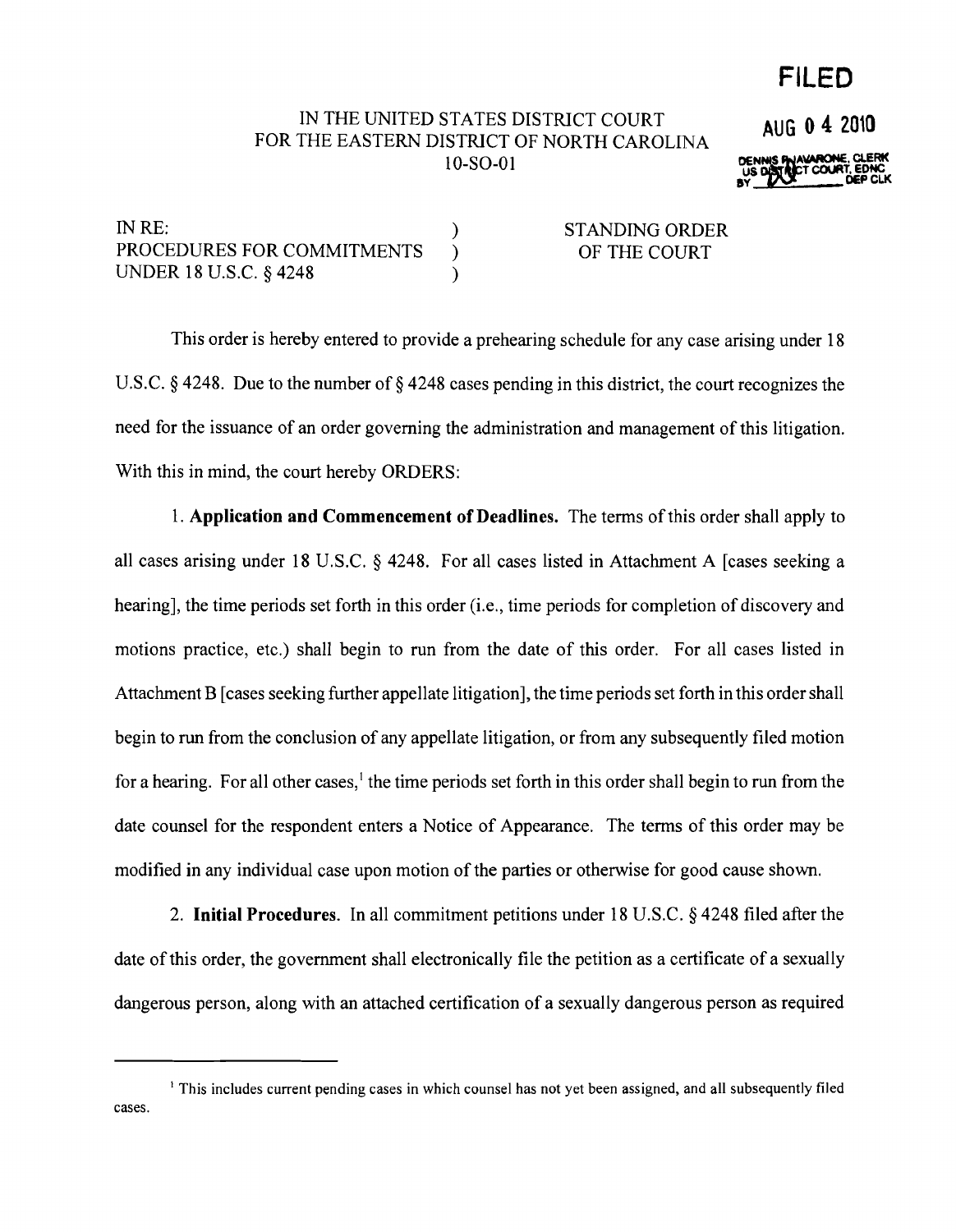by 18 U.S.c. § 4248(a), and an attached proposed order. Where the respondent was admitted to this district from another district by way of order under 18 U.S.c. § 4241, the government shall also electronically file a notice that the court which ordered the § 4241 evaluation has been notified of the pending action against the respondent in this district. The attached proposed order will order the appointment of counsel for the respondent, and the appointment of up to two additional mental health examiners of the respondent's choosing under 18 U.S.C.  $\S$  4247(b), and direct the filing of all future forensic reports under seal. In light of the provisions of this standing order, the parties will not be required to conduct an initial scheduling conference pursuant to Fed. R. Civ. P. 26(f), and upon the filing of a petition for commitment, or as otherwise appropriate in the cases listed in Attachments A and B, the court shall enter an individual scheduling order as set forth in Attachment C.

#### 3. **Motions Practice and Deadlines.**

(a) *Motions to Dismiss orfor Transfer ofVenue.* Until such time as the final determination by an appellate court of "any claim that the statute or its application denies equal protection of the laws, procedural or substantive due process, or any other rights guaranteed by the Constitution[,]" United States v. Comstock, U.S. , 130 S. Ct. 1949, 1965 (2010), counsel for the respondent shall file such motion(s) on these issues<sup>2</sup> in any subsequently filed cases within fourteen (14) days of entering a Notice of Appearance, along with any motion(s) for transfer of venue. In all cases listed in Attachments A and B, counsel shall file any motion(s) for transfer of venue or for dismissal on other grounds within forty-five (45) days. This deadline will not prevent counselor the court from raising jurisdictional issues later in the proceedings.

<sup>2</sup> Counsel have already filed such motions in all cases listed in Attachments A and B.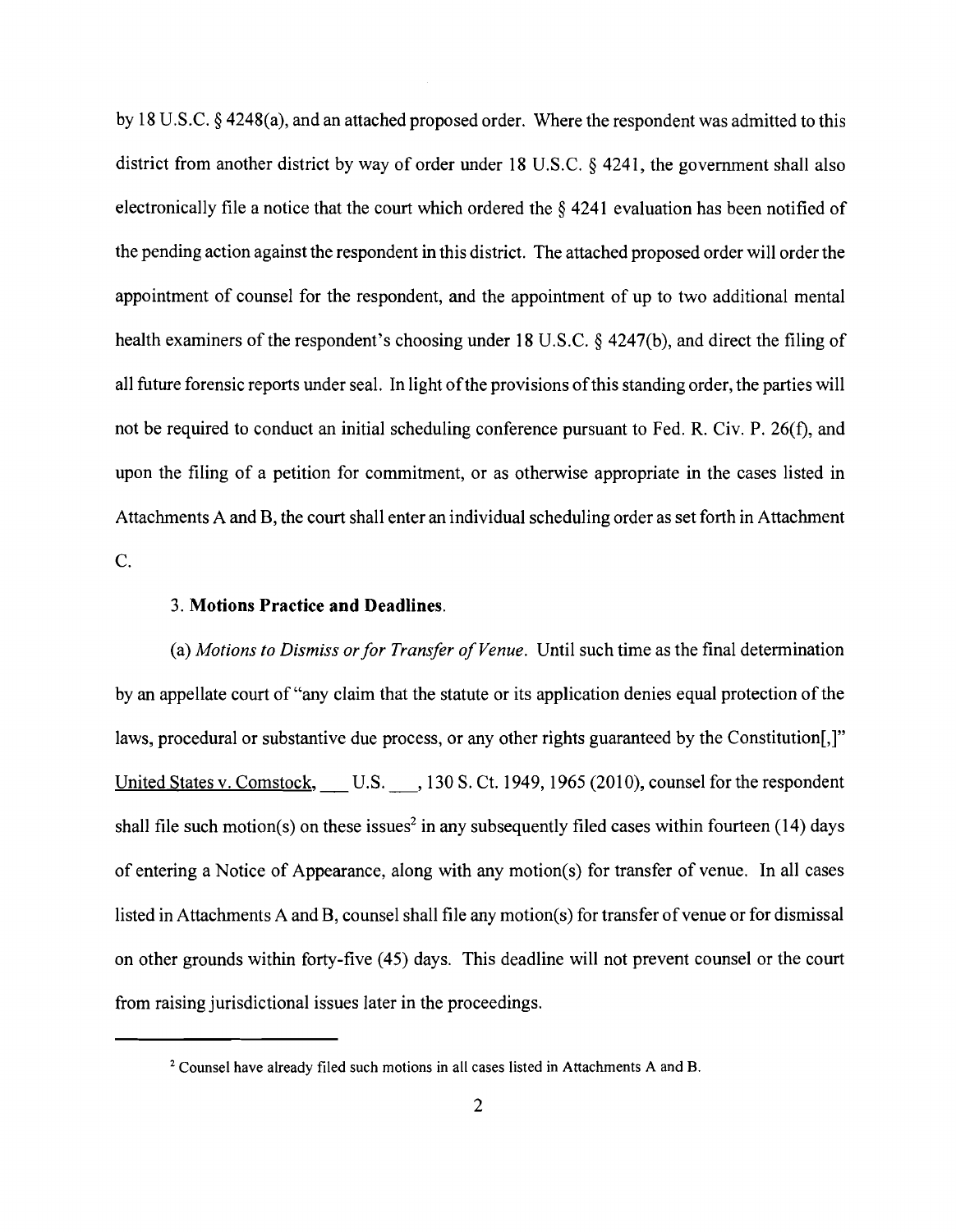(b) *Motionsfor Hearing.* Until such time as the final determination by an appellate court of "any claim that the statute or its application denies equal protection of the laws, procedural or substantive due process, or any other rights guaranteed by the Constitution[,]" (Sup. Ct. Slip Op. at 22), ifan individual respondent would like to proceed with the litigation ofthe government's petition for his commitment, counsel for the respondent shall inform the court of the respondent's desire to proceed with a hearing by filing a motion for a hearing.<sup>3</sup> Such motion shall be filed within fourteen  $(14)$  days of the date counsel for the respondent enters a Notice of Appearance, or in all cases as soon as practicable after the respondent informs his counsel of his desire to litigate the commitment petition.

(c) *Other Motions.* No motion shall be filed unless the motion includes a certification that the movant has conferred with opposing counsel in a good faith effort to resolve the matter without court action. Counsel are reminded of Local Civil Rules 7.1,7.2,7.4,10.1, and 10.2, E.D.N.C., regarding this court's motions practice, as well as Fed. R. Civ. P. 37(a)(2).

#### 4. **Discovery Practice and Deadlines.**

(a) *Government's Required Initial Disclosures.* In any case which is anticipated to proceed to hearing, counsel for the government shall provide to counsel for the respondent the following disclosures pursuant to Fed. R. Civ. P. 26(a)(1) within sixty (60) days. The specific descriptions of disclosures listed below do not relieve any party of disclosing other types of information as required in a particular case:

> (i) The report(s) from the examiner(s) designated by the government and any other expert report already obtained by the government for experts it intends to use in its

<sup>&</sup>lt;sup>3</sup> Counsel have already filed such motions in all cases listed in Attachment A.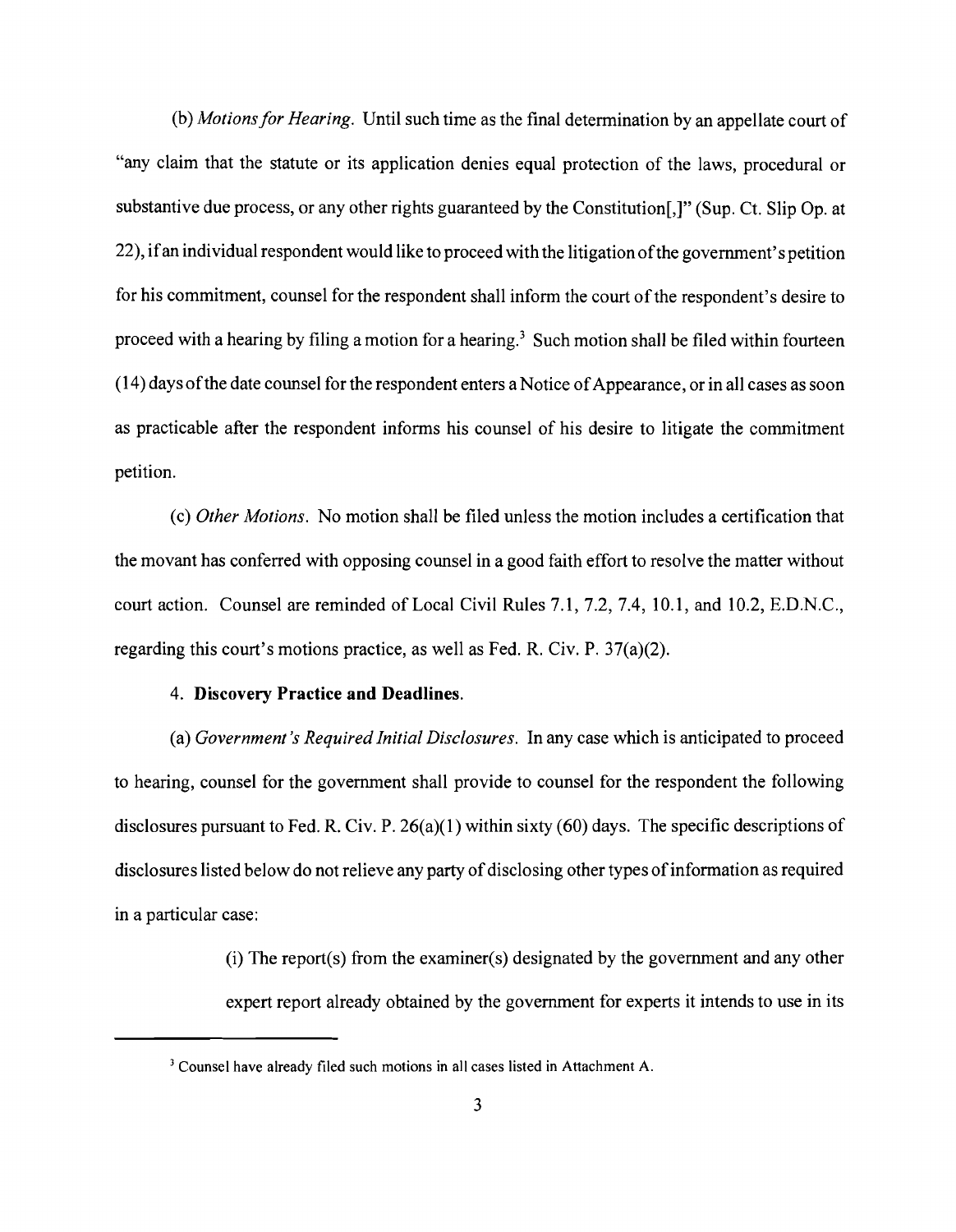case in chief.

(ii) All medical and psychological records in the possession of the Bureau of Prisons ("BOP") or the government.

(iii) Sex Offender Data System (SODS) records in the possession of the BOP or the government.

(iv) The Central File for the respondent. The government will not be required to disclose the FOIA-exempt section of the Central File, unless that section was reviewed by the mental health examiner.

(v) The Judgment & Commitment File in the possession of the BOP for the respondent.

(vi) All documents reviewed by the examiners designated by the government or any other expert identified by the government.

(vii) Any other documents required under Fed. R. Civ. P. 26(a)(I).

(b) *Respondent's Required Initial Disclosures.* Within sixty (60) days after the government provides its initial disclosures pursuant to the above paragraph, counsel for the respondent shall provide respondent's initial disclosures under Fed. R. Civ. P. 26, which shall name all persons respondent anticipates calling at the hearing and shall also include copies ofthe following documents (except to the extent that they are the same documents produced by the government):

> (i) The report(s) of the examiner(s) designated by respondent and any other expert report already obtained by the respondent for experts the respondent intends to use at hearing. Any reports from examinations done pursuant to Fed. R. Civ. P.  $26(b)(4)(B)$  do not need to be produced.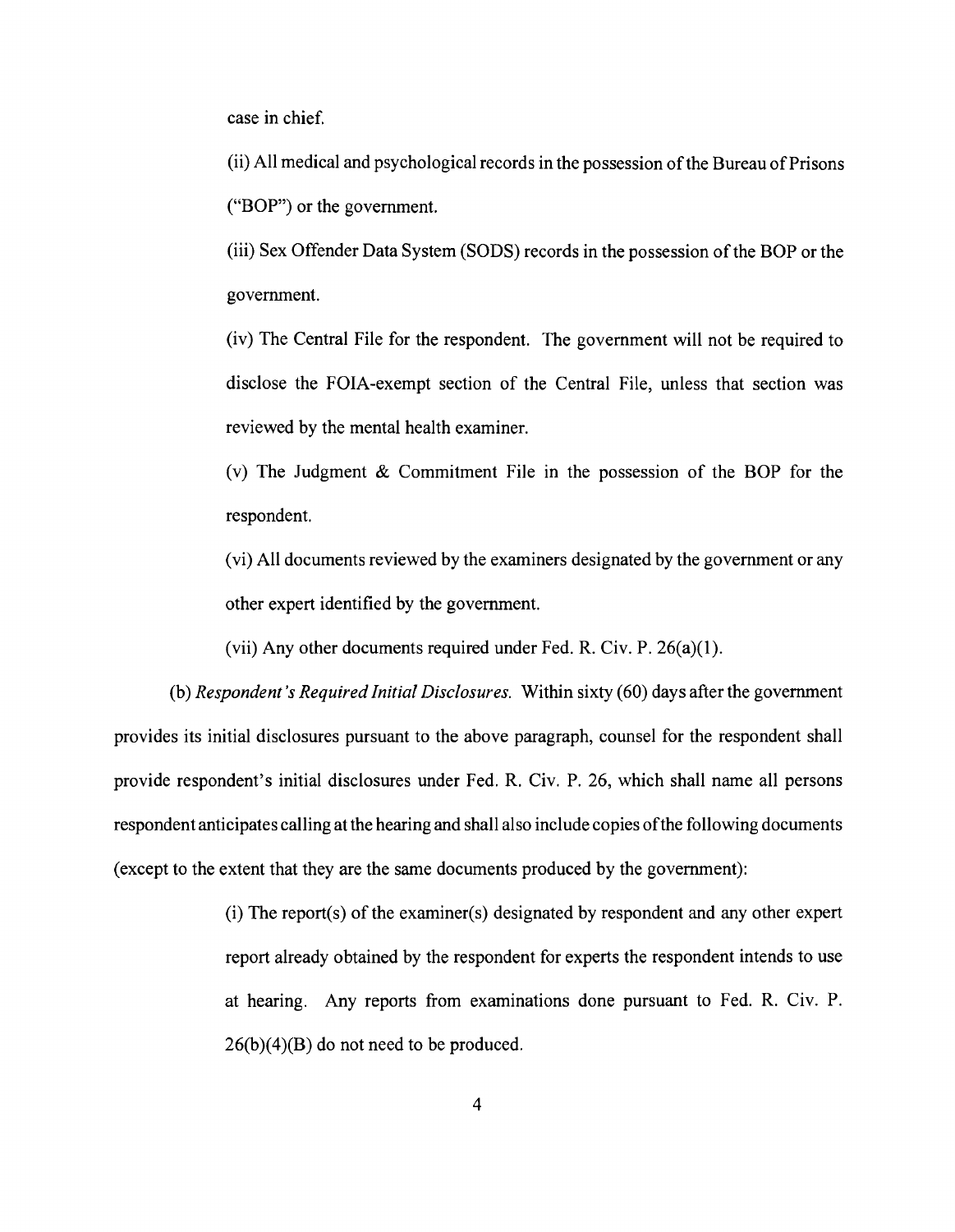(ii) Copies of all mental health evaluation or treatment records relating to the respondent, but only to the extent they would be required to be produced under Fed. R. Civ. P. 26(a) or (b) if the government had sent a request for production of documents. In lieu of production, the respondent may identify with particularity the name, address, and phone number of all mental health providers from whom he has received evaluation or treatment, along with any signed release as may be necessary, authorizing the provider(s) to release such recordsto the government. This paragraph is not intended to prevent counsel for the respondent from objecting to the disclosure of such records, or from filing a motion for a protective order pursuant to Fed. R. Civ. P. 26(c).

(iii) All documents reviewed by additional mental health examiners designated by the respondent or any other expert identified by the respondent.

(c) *Rebuttal and Surrebuttal Reports.* The parties may file one rebuttal or surrebuttal report "solely to contradict or rebut evidence on the same subject matter ... within 30 days after the other party's disclosure" as provided in Fed. R. Civ. P.  $26(a)(2)(C)(ii)$ .

(d) *Filing of Reports.* Each party shall electronically file with the court, under seal, a copy of any examiner's report when the party delivers the report to opposing counsel. The reports must contain the information required in 18 U.S.C.  $\S$  4247(a)(6) and (c), as well as the witness's qualifications, preferably in the form of a curriculum vitae.

(e) *Access to Respondent and Records.* It is necessary that respondent's counsel and additional mental health examiners have access to the respondent and the respondent's records in order to evaluate the respondent and prepare for the hearing. To ensure the necessary access, the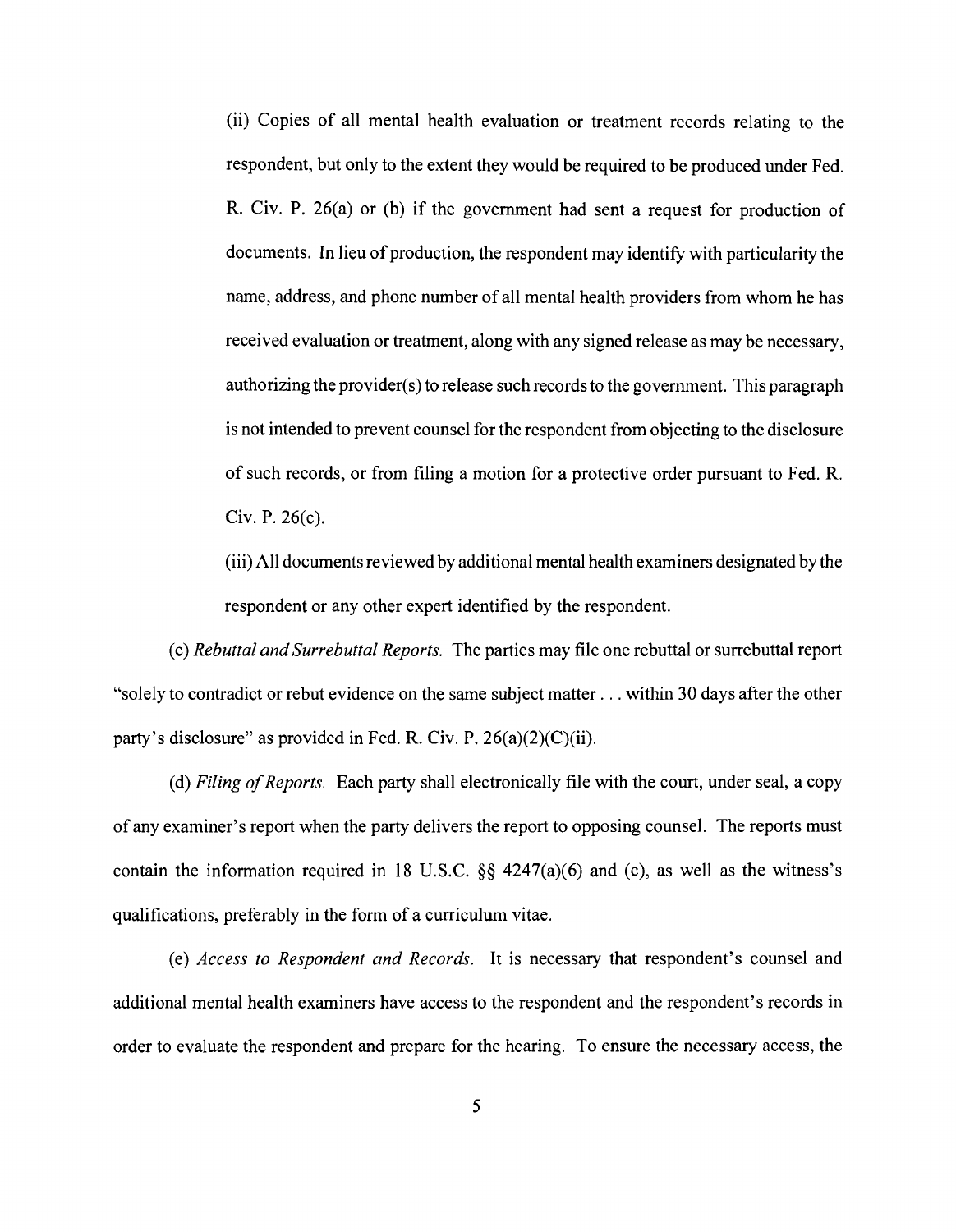BOP will appoint a person to serve as a contact to coordinate visits of counsel and additional mental health examiners and procure the necessary records. Absent institutional emergencies, the BOP shall make the respondent available at any reasonable time during the institution's normal business hours, upon at least 24 hours' prior notice. The failure of BOP to reasonably make the respondent available may result in discovery sanctions levied against the government, including striking witnesses.

(f) *Scope ofIdentification ofWitnesses.* Neither party must list in its initial disclosures a full list of every individual who may have discoverable information. Rather, each side must list only those individuals it anticipates it may call as a witness at the hearing, along with a concise description of what that person is expected to testify about at the hearing.

(g) *Limitations on Expert Discovery.* Absent an order of the court, both parties will be limited to two (2) expert witnesses. Neither party will, without the consent of counsel for the other party, communicate with the examiner(s) designated by the other party, other than as provided by the Rules of Civil Procedure. Counsel for the government may communicate with the additional mental health examiner(s) concerning payment of fees, scheduling of visits and other similar logistical issues, but not about the substance of the examination or evaluation, except as provided herein.

### (h) *Document Production.*

(i) All documents produced in discovery by either party, whether as part ofthe party's initial disclosures or otherwise, shall bear a unique "Bates" (or other similar) number assigned to it, and shall be produced electronically in either .pdf, .tif, or .tiff format, unless the parties mutually agree to a different format.

(ii) As required by Fed. R. Civ. P. 5.2 and this court's *CM/ECF* Policy K, the parties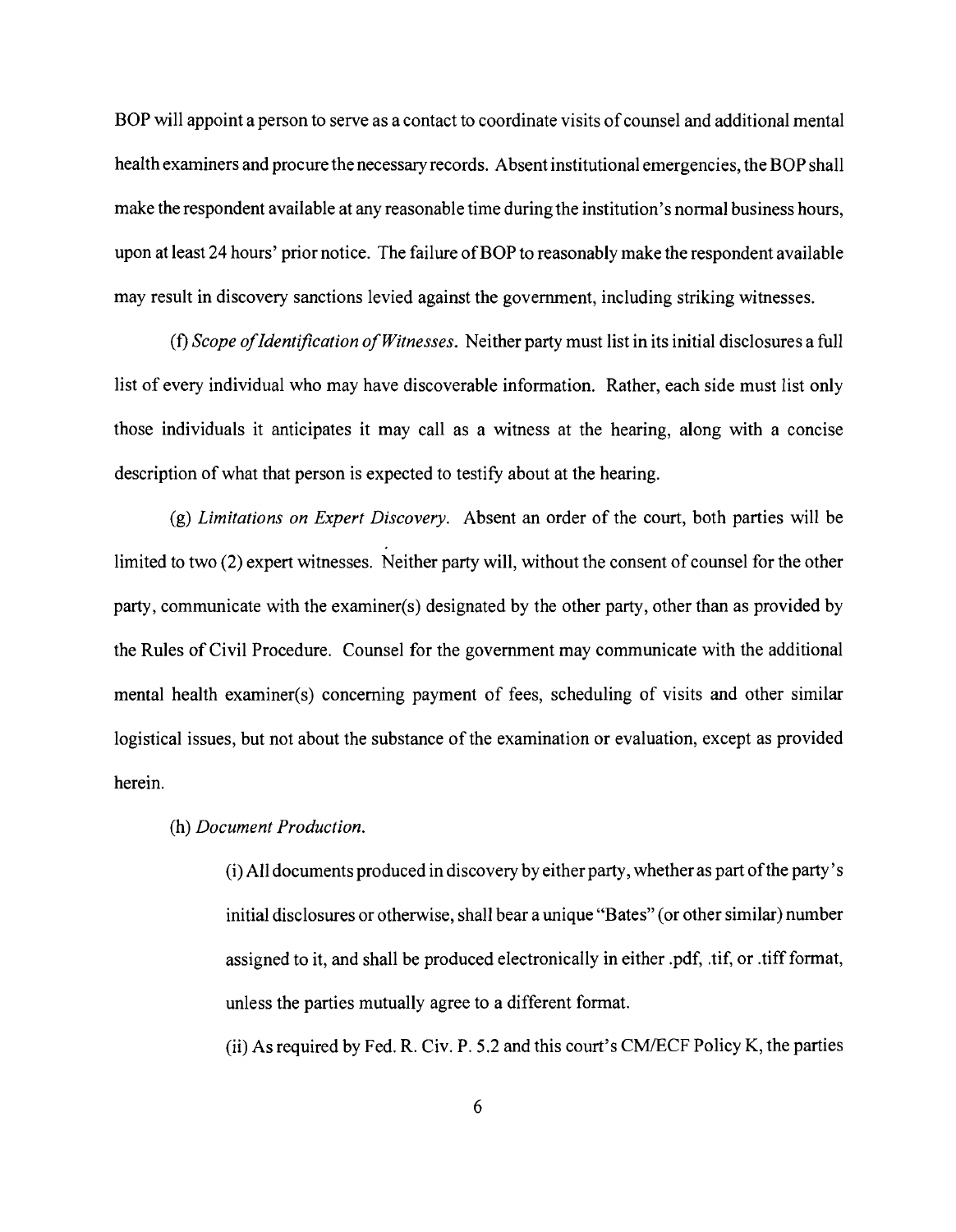shall redact all documents produced in discovery to remove Social Security numbers, dates of birth, names of minors, and identifying information concerning victims. (iii) If either party contends that showing sensitive information to the respondent (rather than to his counsel) would be harmful to the respondent or others, counsel for the party may designate such document(s) as "Attorney's Eyes Only" on the face of the document(s). Any document(s) so marked shall not be shown to the respondent without the consent of opposing counsel or an order of this court. However, such document(s), along with any other documents produced in discovery, may be shown to any expert examiner upon the examiner's signing of the confidentiality agreement in Attachment D. It is counsel's responsibility to file Attachment D with the court if an expert examiner signs it. Any violation ofthe confidentiality agreement may subject the person signing the agreement to sanctions by the court, including contempt.

(i) *Electronic Discovery.* Electronic discovery is not ordinarily necessary in cases arising under 18 U.S.C.  $\S$  4248. Absent an order of the court, neither party must make any special effort to retain or restore electronically stored information, other than the efforts the party normally makes in the ordinary course of business.

0) *Additional Discovery.* For a period of sixty (60) days following the parties' initial disclosures, the parties may engage in any other discovery allowed by the Rules ofCivil Procedure. Absent an order of the court, the parties shall limit any depositions to expert witnesses and the respondent. Discovery shall end at the conclusion of this sixty (60) day period, absent an order of the court. Any motion to compel must be filed prior to the expiration of the discovery period.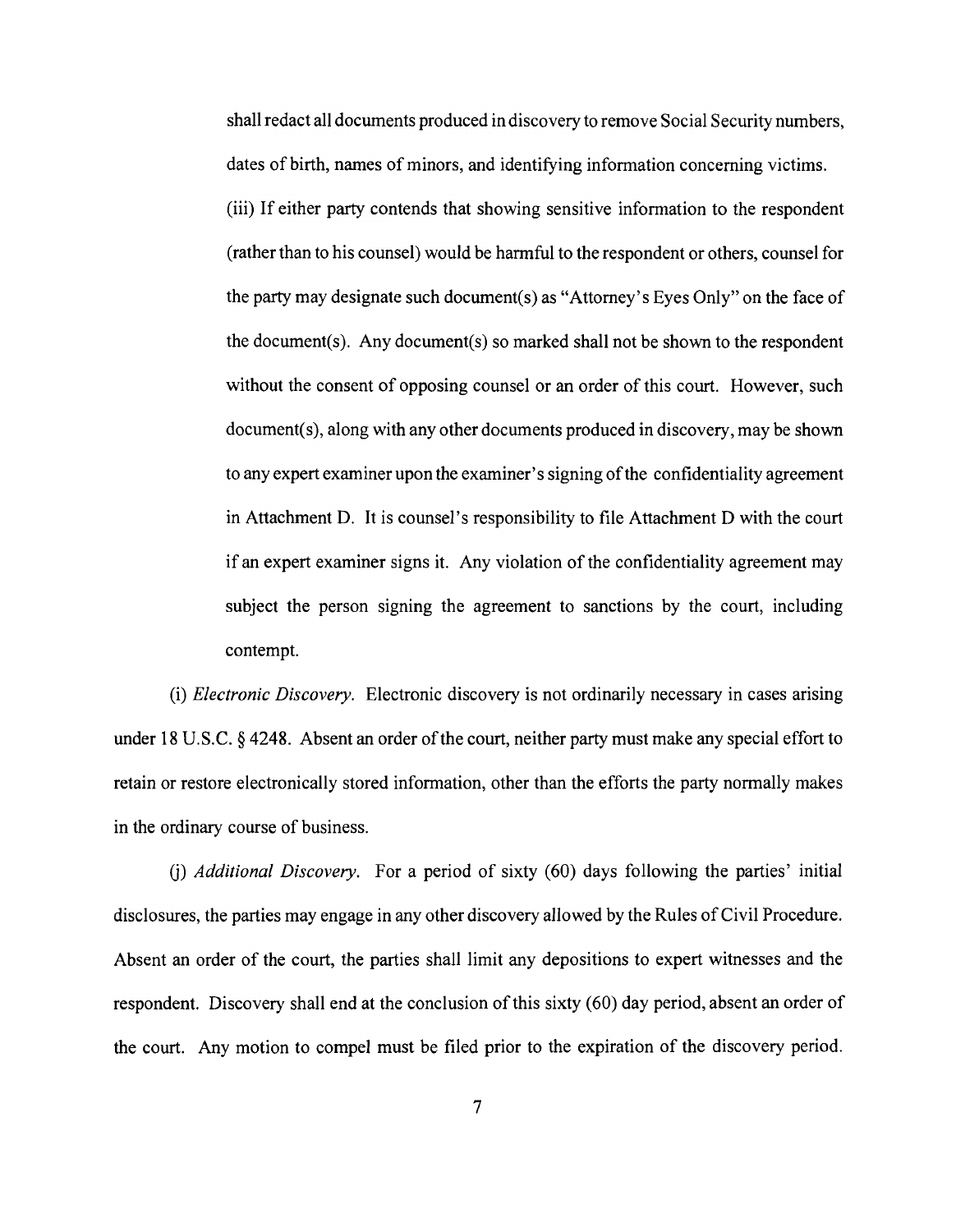Counsel are reminded of Local Civil Rule 26.l(d), E.D.N.C., regarding the expedited briefing schedule this district employs in discovery disputes.

### 5. **Referral to Magistrate Judges.**

Title 28, United StatesCode, Section 636(b)(3) providesthat United States magistrate judges "may be assigned such additional duties as are not inconsistent with the Constitution and laws ofthe United States[.]" In other civil matters, this district routinely refers to magistrate judges discovery matters and pre-hearing conferences, as well as "the hearing and determination of all pre-hearing procedural and discovery motions, in accordance with Local Civil Rule  $72.3(b)$ ." L. Civ. R.  $72.2$ , E.D.N.C. In addition, "[w]here designated by a judge, the magistrate judge may conduct additional pre-hearing conferences and hear motions and perform the duties set forth in Local Civil Rules 72.3(c), 72.3(d), 72.3(e) and 72.3(f)." It appears that it would not be inconsistent with the Constitution and laws of the United States to assign those duties to magistrate judges as they arise in these cases.

The district judges may in their discretion refer to the magistrate judges of this court such prehearing matters as set forth above, to conduct hearings as necessary and enter reports and recommendations for *de novo* review by a district judge. Pursuant to 28 U.S.C. § 636(c) and L. Civ. R.  $72.2(b)(1)$ , E.D.N.C., if the parties consent to hearing of the government's petition by a magistrate judge, the parties shall file a notice indicating such consent as soon as practicable.

6. **Final Prehearing Conference.** Unless there is a pending motion to compel, the parties shall serve final prehearing disclosures pursuant to Fed. R. Civ. P. 26(a)(3) within fourteen (14) days after the close of discovery, any objections pursuant to Fed. R. Civ. 26(a)(3) within twenty-one (21) days after the close of discovery, and file a joint (or separate) final prehearing order(s) within twenty-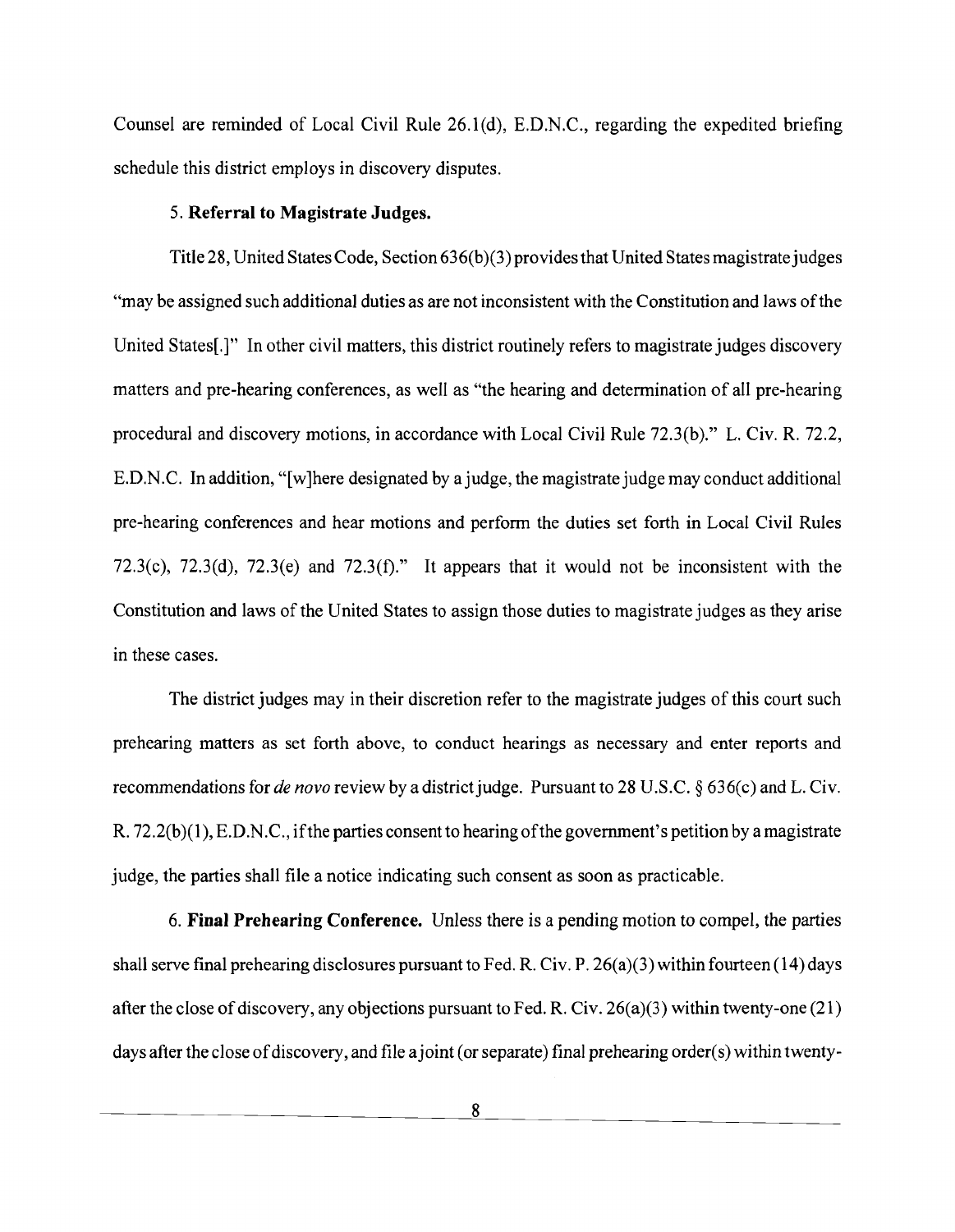eight (28) days after the close of discovery. No final prehearing conference will normally be required unless the parties cannot agree on a final prehearing order or if otherwise ordered by the court. The district judge assigned to the case, or, upon referral by the district judge, a magistrate judge, shall review the proposed final prehearing order(s), conduct a final prehearing conference as necessary pursuant to the provisions of L. Civ. R. 16.1(d) and 72.2(a), E.D.N.C., and enter a final prehearing order. The district judge assigned to the case will then set a date for hearing.

7. **Conditional Release. In** the case of a conditional release under 18 U.S.C. § 4248(e), the proposed order allowing conditional release shall contain language stating that ifa request to modify or terminate the conditions of release is made, the party so requesting shall submit adequate documentation supporting the request to the court, with copies to the Supervising U.S. Probation Officer, the offices of the United States Attorney and counsel for the respondent, and the warden of the facility where the respondent was last housed prior to his conditional release.

SO ORDERED this 4<sup>th</sup> day of August, 2010.

/s/ Louise W. Flanagan LOUISE W. FLANAGAN Chief U.S. District Judge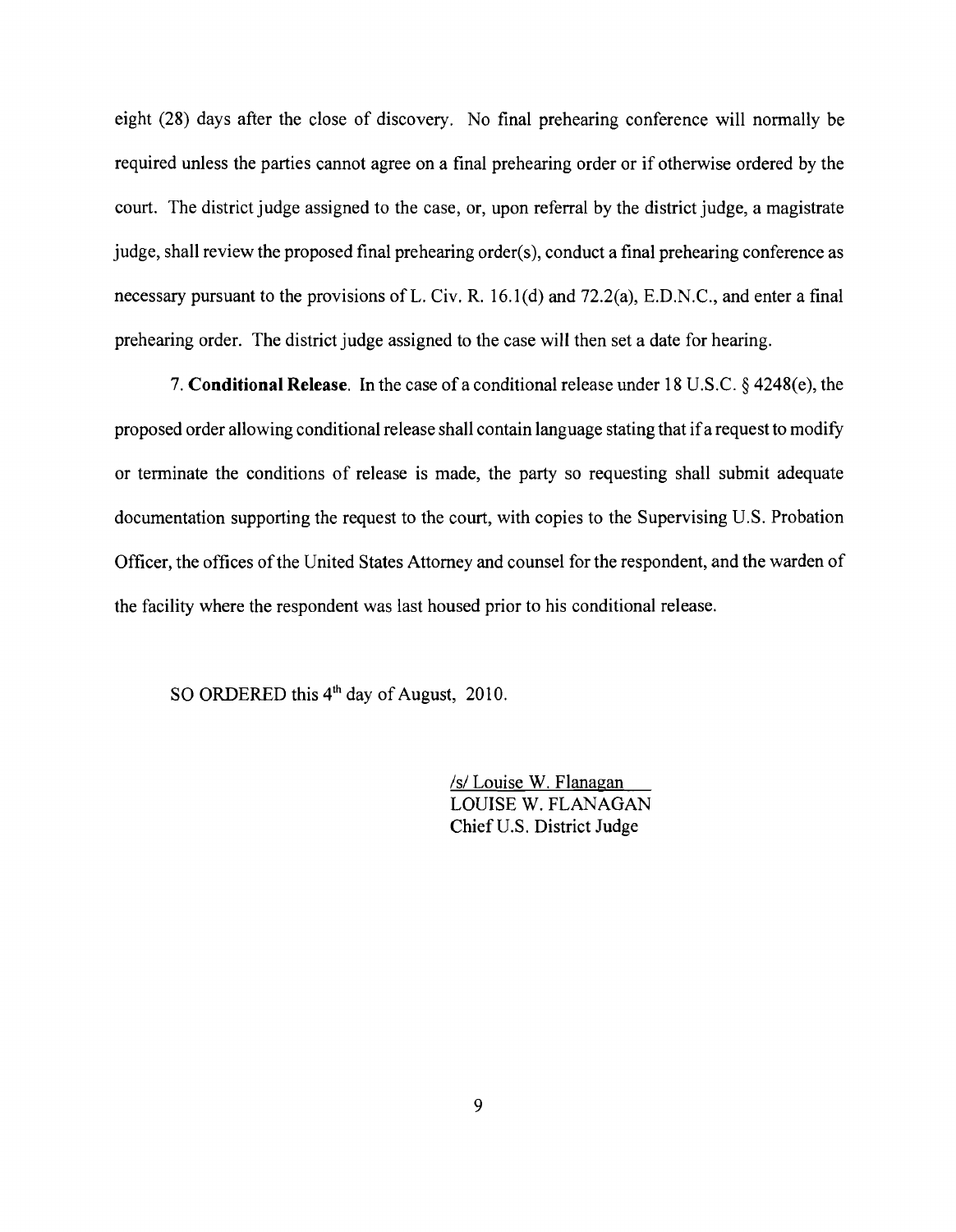### **ATTACHMENT A**

(cases currently seeking a hearing)

| <b>United States v. Combe</b>      | 5:07-HC-2025 |
|------------------------------------|--------------|
| United States v. Antone            | 5:07-HC-2042 |
| <b>United States v. Brown</b>      | 5:07-HC-2062 |
| United States v. Frank             | 5:07-HC-2062 |
| <u>United States v. Griffis</u>    | 5:07-HC-2131 |
| <b>United States v. Turner</b>     | 5:07-HC-2167 |
| <b>United States v. Horn</b>       | 5:07-HC-2177 |
| United States v. Kopp              | 5:07-HC-2185 |
| <b>United States v. Fiscus</b>     | 5:07-HC-2204 |
| United States v. Edwards           | 5:08-HC-2095 |
| United States v. Castrejon-Alvarez | 5:08-HC-2101 |
| United States v. John King         | 5:09-HC-2076 |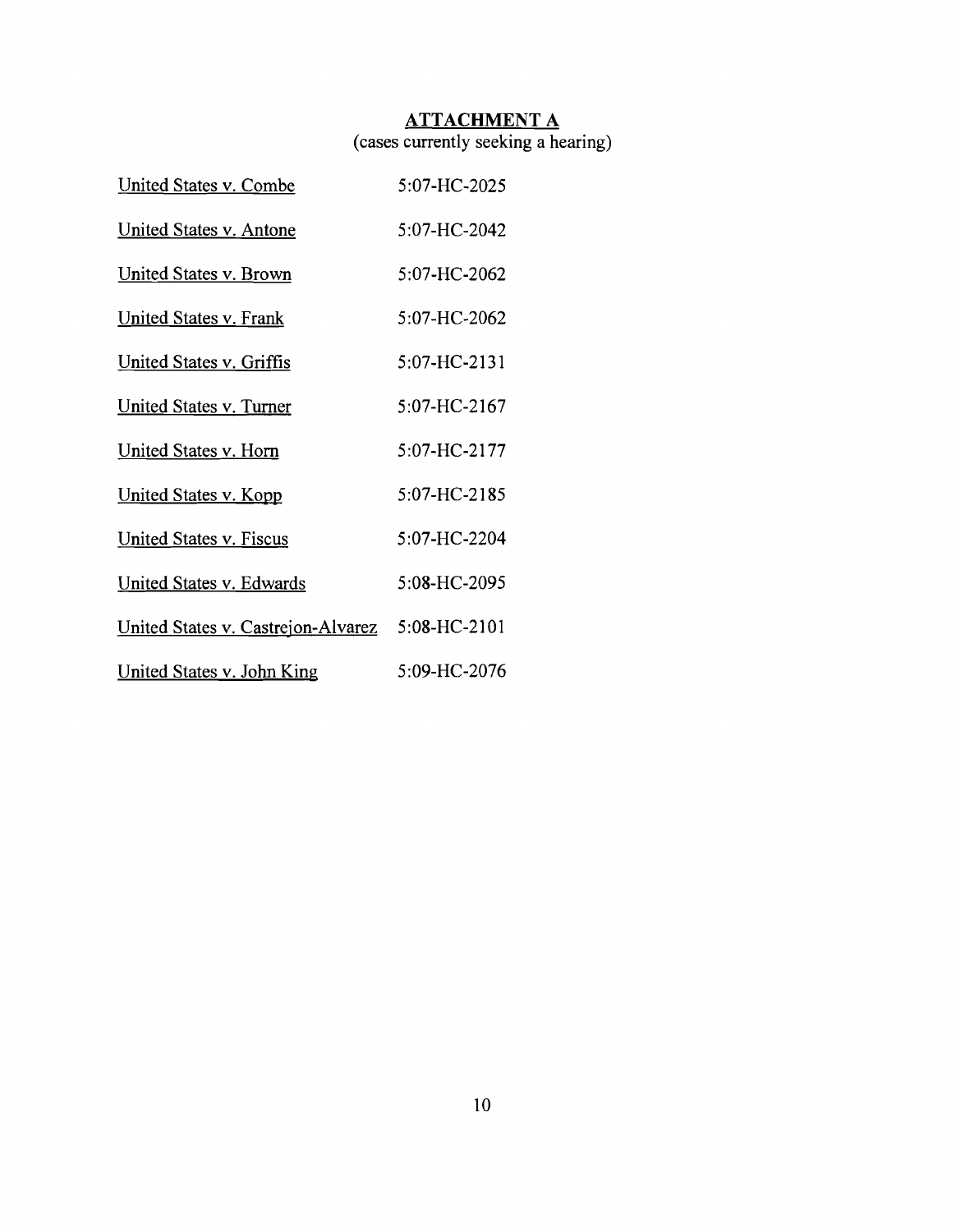## **ATTACHMENT B**

### (cases seeking further appellate litigation)

| <b>United States v. Comstock</b> | 5:06-HC-2195 |
|----------------------------------|--------------|
| <b>United States v. Catron</b>   | 5:06-HC-2202 |
| United States v. Matherly        | 5:06-HC-2205 |
| <u>United States v. Vigil</u>    | 5:06-HC-2206 |
| <b>United States v. Revland</b>  | 5:06-HC-2212 |
| United States v. Broncheau       | 5:06-HC-2219 |
| United States v. Miller          | 5:06-HC-2228 |
| <b>United States v. Hass</b>     | 5:07-HC-2015 |
| United States v. Hicks           | 5:07-HC-2020 |
| United States v. Brown           | 5:07-HC-2026 |
| United States v. Bolander        | 5:07-HC-2032 |
| United States v. Bilagody        | 5:07-HC-2049 |
| <b>United States v. Moore</b>    | 5:07-HC-2050 |
| United States v. McGreevy        | 5:07-HC-2063 |
| United States v. Wade            | 5:07-HC-2078 |
| United States v. Barrett         | 5:07-HC-2097 |
| United States v. Brown           | 5:07-HC-2100 |
| United States v. Neuhauser       | 5:07-HC-2101 |
| United States v. Villegas        | 5:07-HC-2113 |
| <b>United States v. Mays</b>     | 5:07-HC-2123 |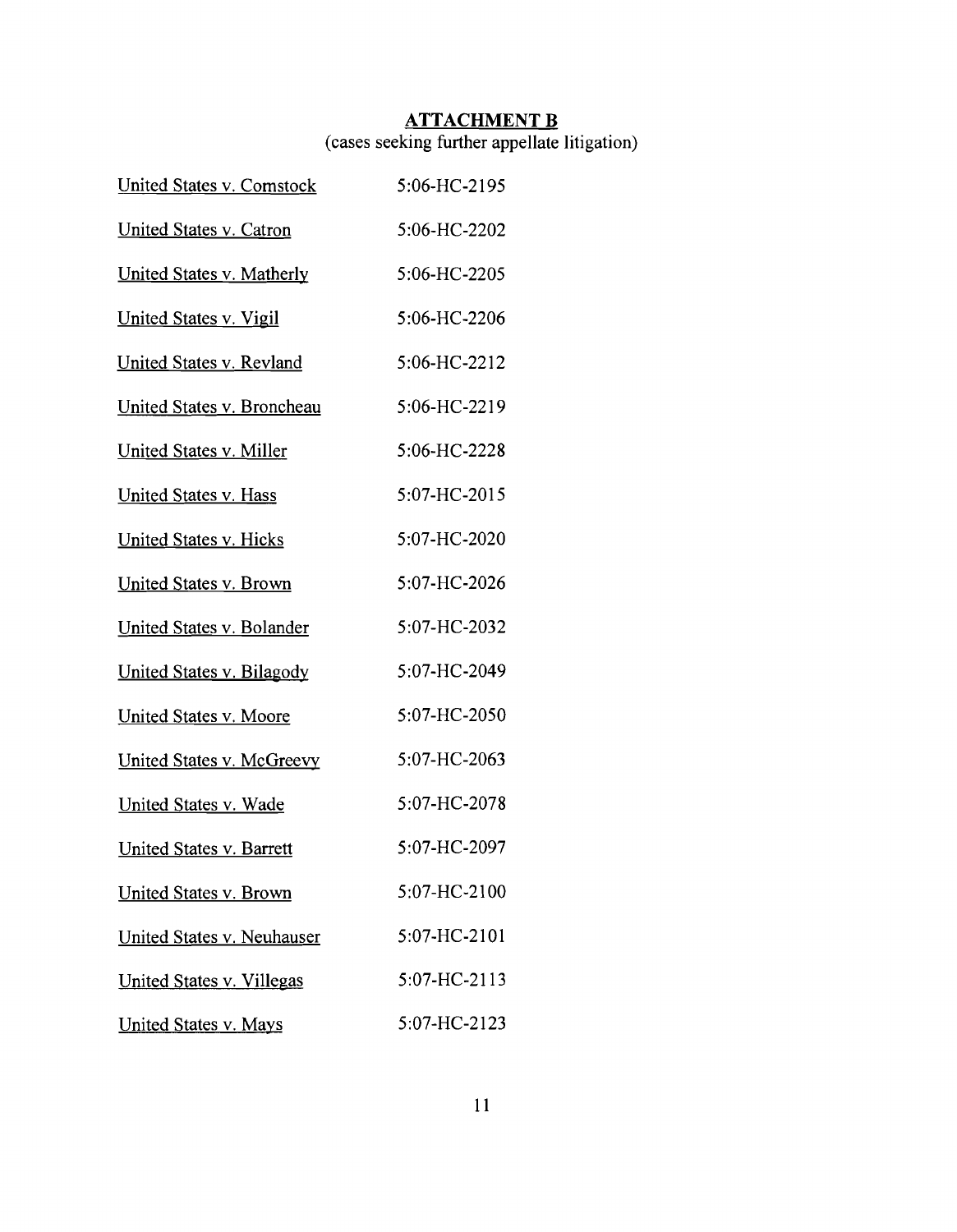| United States v. Burkhardt              | 5:07-HC-2125 |
|-----------------------------------------|--------------|
| United States v. Doggett                | 5:07-HC-2129 |
| United States v. Sheradin               | 5:07-HC-2139 |
| <b>United States v. Tobey</b>           | 5:07-HC-2166 |
| <u>United States v. Martin</u>          | 5:07-HC-2176 |
| <u><b>United States v. English</b></u>  | 5:07-HC-2187 |
| <u>United States v. Thorns</u>          | 5:07-HC-2198 |
| United States v. Andrews                | 5:07-HC-2205 |
| United States v. Erwin                  | 5:07-HC-2206 |
| United States v. Galo                   | 5:07-HC-2207 |
| United States v. Walker                 | 5:07-HC-2209 |
| United States v. Pardee                 | 5:08-HC-2032 |
| <u> United States v. Maranda</u>        | 5:08-HC-2033 |
| <b>United States v. Seger</b>           | 5:08-HC-2034 |
| <u><b>United States v. Caporale</b></u> | 5:08-HC-2037 |
| United States v. Gloshay                | 5:08-HC-2051 |
| <u>United States v. Wilson</u>          | 5:08-HC-2060 |
| <b>United States v. Boyd</b>            | 5:08-HC-2061 |
| <u>United States v. Lange</u>           | 5:08-HC-2070 |
| <b>United States v. Yates</b>           | 5:08-HC-2073 |
| United States v. Garcia                 | 5:08-HC-2086 |
| <b>United States v. Katon</b>           | 5:08-HC-2099 |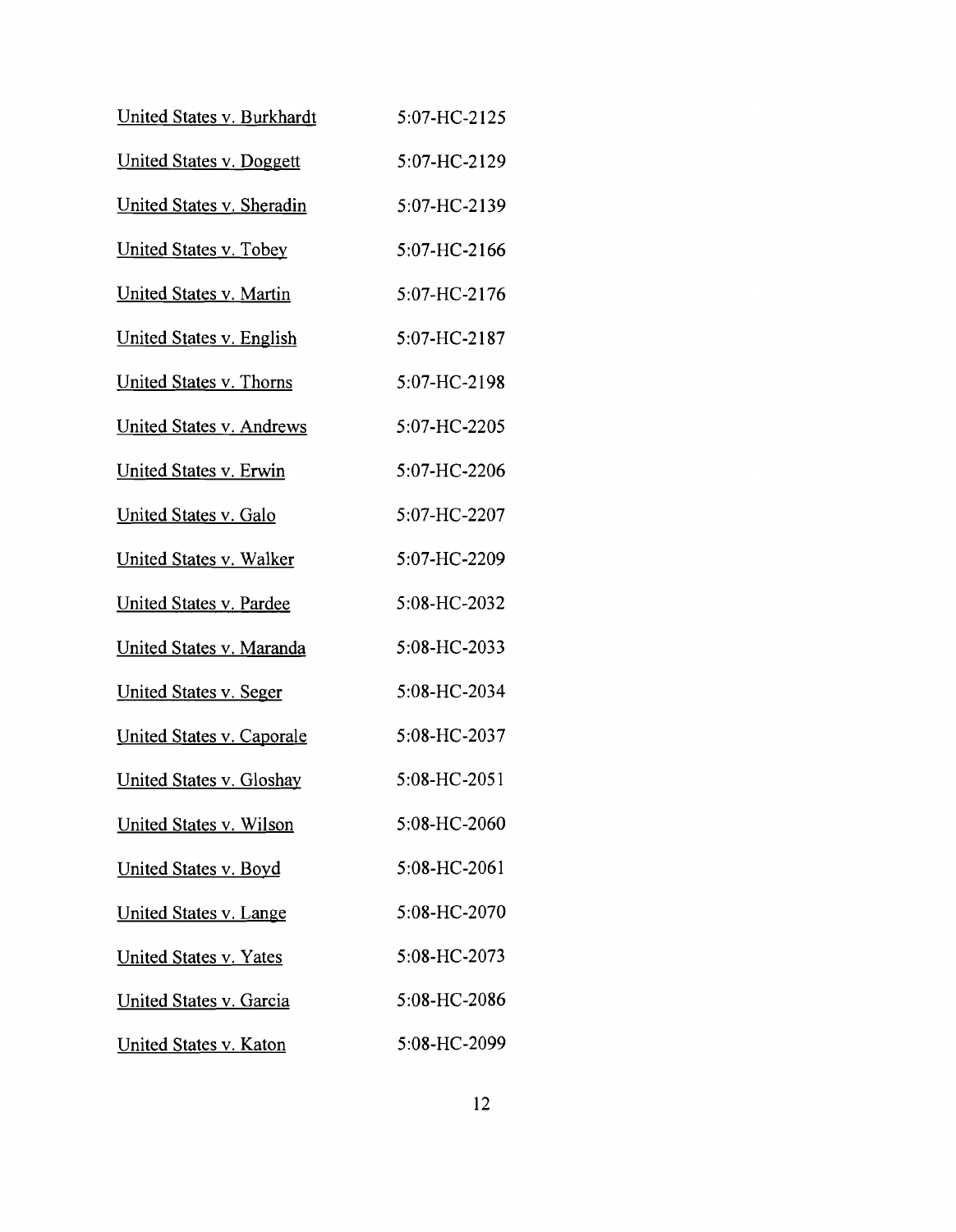| United States v. Weisenberg         | 5:08-HC-2104 |
|-------------------------------------|--------------|
| United States v. Arrington          | 5:08-HC-2106 |
| <u>United States v. Sneezer</u>     | 5:08-HC-2107 |
| United States v. Aldrich            | 5:08-HC-2108 |
| <u>United States v. Riedel</u>      | 5:08-HC-2155 |
| <u>United States v. Heyer</u>       | 5:08-HC-2183 |
| <u>United States v. Conant</u>      | 5:09-HC-2015 |
| United States v. Hamelin            | 5:09-HC-2028 |
| <u>United States v. Cooke</u>       | 5:09-HC-2034 |
| <u>United States v. Simpson</u>     | 5:09-HC-2075 |
| United States v. Hall               | 5:09-HC-2083 |
| United States v. Blackledge         | 5:09-HC-2118 |
| United States v. Seyler             | 5:09-HC-2133 |
| <u> United States v. Wright</u>     | 5:09-HC-2160 |
| United States v. Shelton            | 5:09-HC-2161 |
| United States v. Whiterock          | 5:09-HC-2163 |
| United States v. Maclaren           | 5:09-HC-2164 |
| <u>United States v. Mahto</u>       | 5:09-HC-2165 |
| <b>United States v. Daniel King</b> | 5:10-HC-2009 |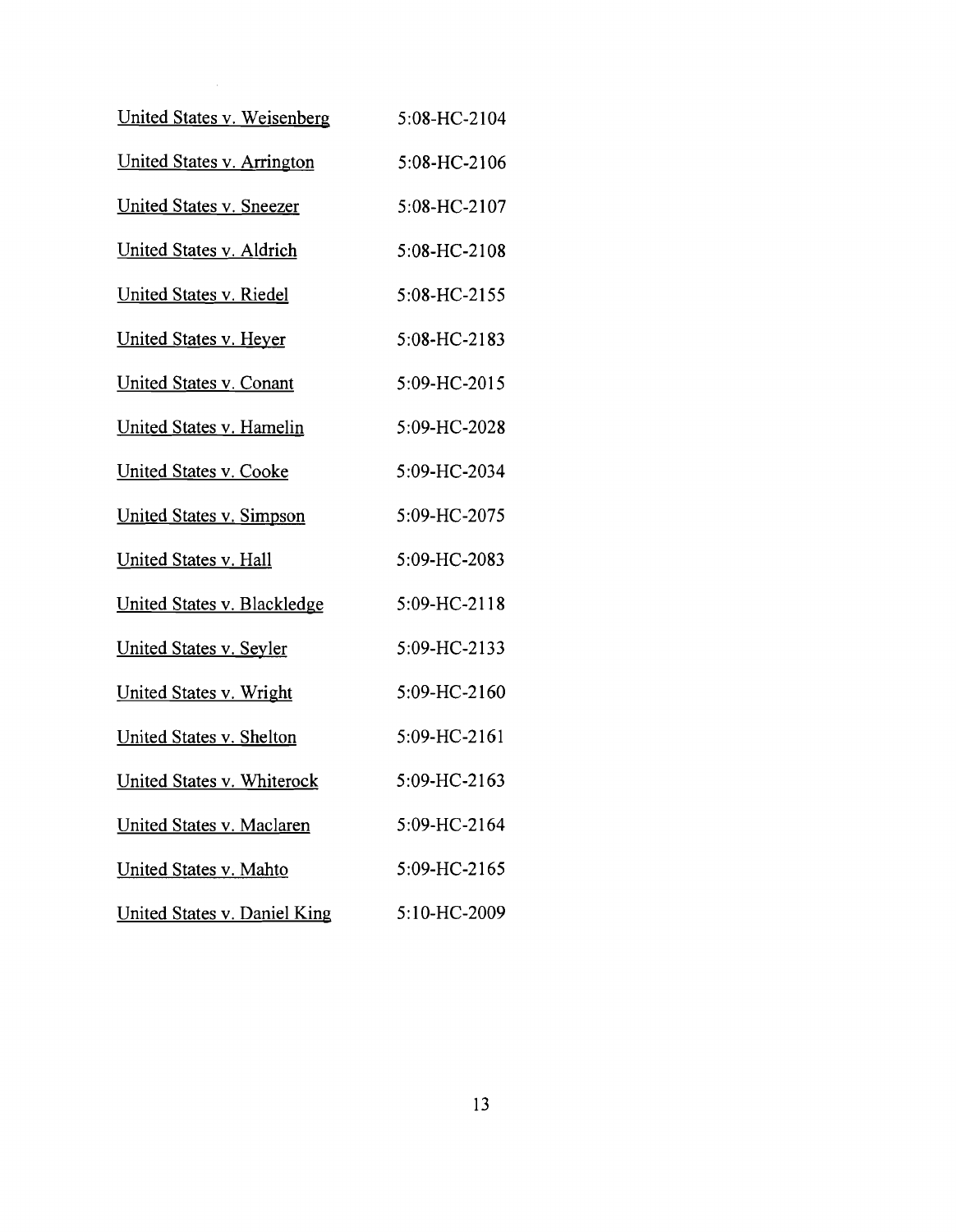### ATTACHMENT C INDIVIDUAL SCHEDULING ORDER

## IN THE UNITED STATES DISTRICT COURT FOR THE EASTERN DISTRICT OF NORTH CAROLINA WESTERN DIVISION [CASE NUMBER]

| UNITED STATES OF AMERICA, |  |
|---------------------------|--|
|                           |  |
| Petitioner,               |  |
|                           |  |
| V.                        |  |
|                           |  |
| [RESPONDENT'S NAME],      |  |
|                           |  |
| Respondent.               |  |

#### SCHEDULING ORDER

This case comes before the court for the entry of a Scheduling Order pursuant to the court's Standing Order on cases arising under 18 U.S.C. § 4248, IO-SO-XX. The court has appointed counsel for respondent.

The following deadlines and other provisions shall apply:

1. Counsel for respondent shall file any motion(s) to dismiss or for transfer of venue by [14 days in new cases, 45 days in current cases].

2. Counsel for respondent shall file any motion for hearing by [14 days], or as soon as practicable after the respondent informs his counsel ofhis desire to litigate the commitment petition.

3. Counsel for the government shall serve the government's initial disclosures pursuant to Paragraph 4(a) of 1O-SO-XX on respondent (including any report(s) from examiner(s) designated by the government and any other expert report already obtained by the government for experts it intends to use in its case in chief) by [60 days].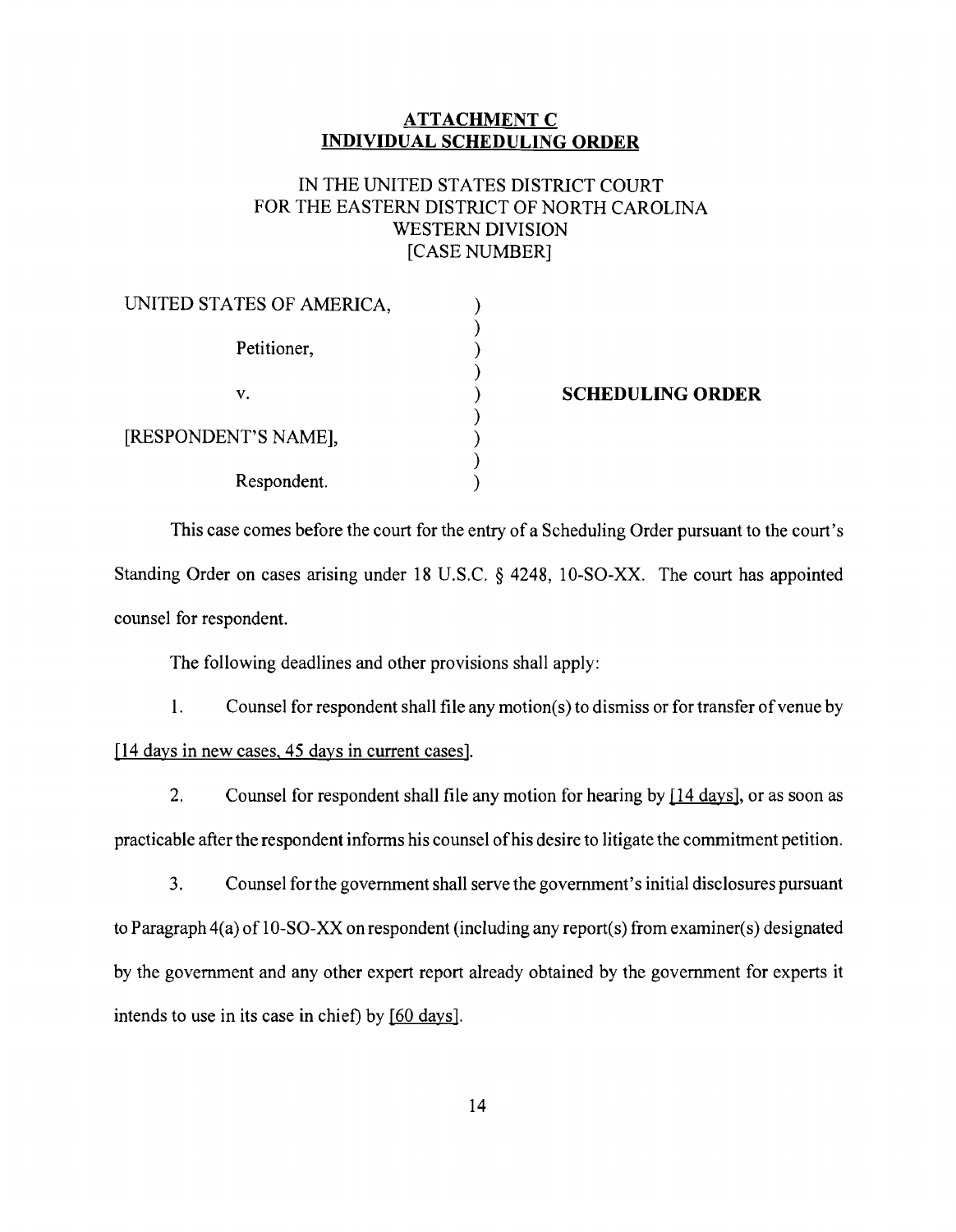4. Counsel for the respondent shall serve respondent's initial disclosures pursuant to Paragraph 4(b) of 1O-SO-XX on the government (including any report(s) ofexaminer(s) designated by respondent and any other expert report already obtained by the respondent for experts the respondent intends to use at hearing) within sixty (60) days of receiving the government's initial disclosures.

5. The parties shall have sixty (60) days after the respondent provides his initial disclosures to conduct additional discovery. Pursuant to Fed. R. Civ. P. 26(a)(2)(C)(ii) and Paragraph 4(c) of 10-SO-XX, the parties may file one rebuttal or surrebuttal report within 30 days of the other party's disclosure.

6. Unless there is a pending motion to compel, the parties shall serve final prehearing disclosures pursuant to Fed. R. Civ. P. 26(a)(3) within fourteen (14) days after the close of discovery, any objections pursuant to Fed. R. Civ.  $26(a)(3)$  within twenty-one (21) days after the close of discovery, and file a joint (or separate) prehearing order(s) within twenty-eight (28) days after the close of discovery. No prehearing conference will normally be required unless the parties cannot agree on a prehearing order or ifotherwise ordered by the court. A magistrate judge shall review the proposed prehearing order(s), conduct a prehearing conference as necessary pursuant to the provisions of L. Civ. R. 16.1(d) and 72.2(a), E.D.N.C., and enter a final prehearing order.

7. The hearing date will be set in a separate order by [the district judge assigned to the case].

8. Paragraph  $4(h)(iii)$  of the Standing Order on cases arising under 18 U.S.C. § 4248, 10-SO-XX ("the Standing Order"), provides for the designation of certain documents as "Attorney's Eyes Only." Any document(s) so marked shall not be shown to the respondent without the consent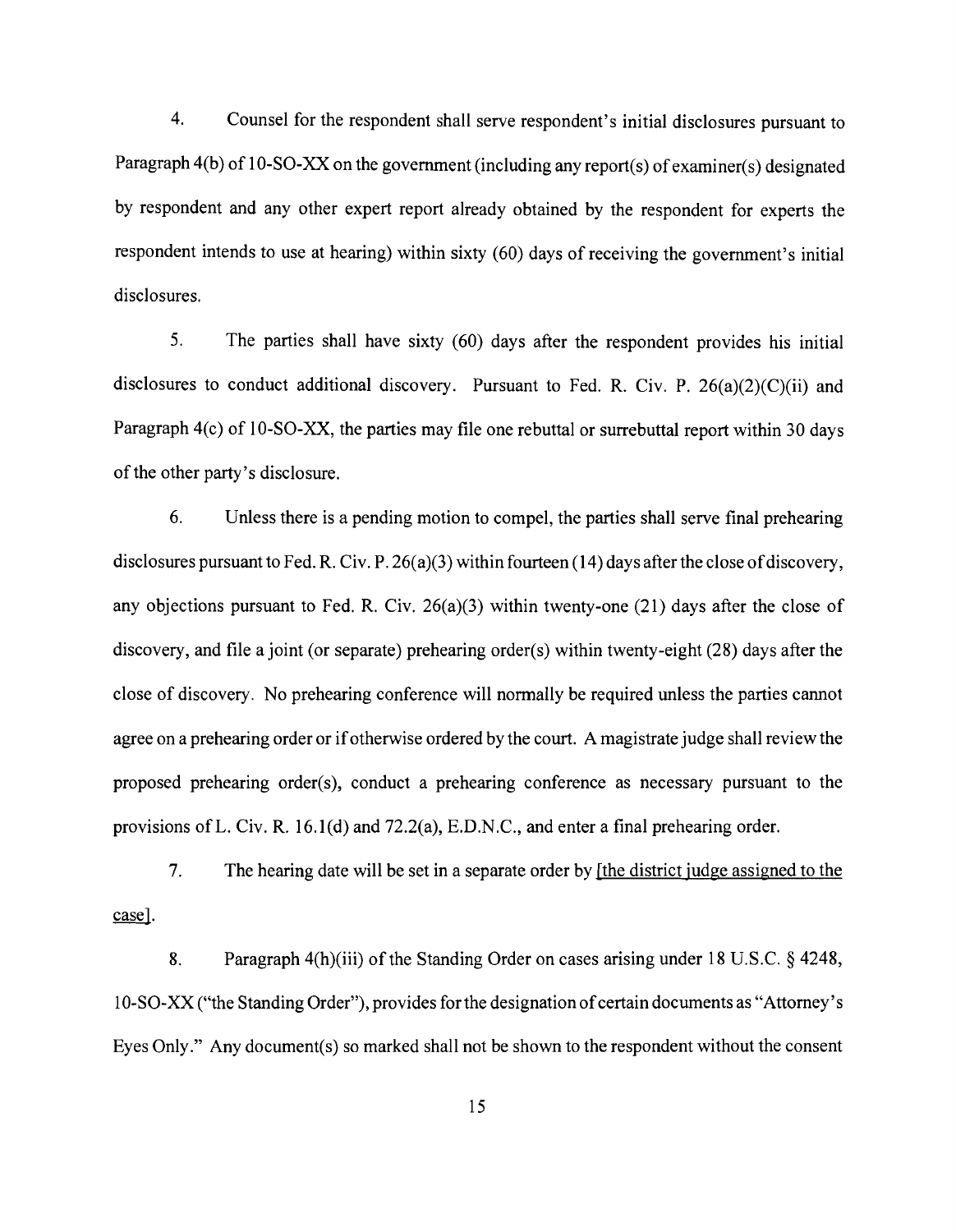of opposing counsel or an order of this court. However, such document(s), along with any other documents produced in discovery, may be shown to any expert examiner upon the examiner's signing of the confidentiality agreement attached to the Standing Order. It is counsel's responsibility to file the confidentiality agreement with the court if an expert examiner signs it. Any violation of the confidentiality agreement may subject the person signing the agreement to sanctions by the court, including contempt.

9. Supplementation under Fed. R. Civ. P. Rule 26(e) must be made promptly after receipt of the information by the supplementing party or its counsel but in no event later than  $[180]$ days]. The parties are cautioned not to be dilatory in pursuing discovery.

10. The parties are reminded that on consent of all parties and with the concurrence of the District Judge this case may be referred to a Magistrate Judge for hearing, with a peremptory hearing setting and the right of direct appeal to the Fourth Circuit. A copy of the consent form may be obtained from the court's website, www.nced.uscourts.gov. If all parties wish to exercise this option, it shall be done as soon as possible. The parties are free to withhold consent without adverse substantive consequences. The consent form shall not be filed with the court unless all parties to the cases involved have consented.

This, the day of  $\qquad \qquad .20$ .

[magistrate judge] United States Magistrate Judge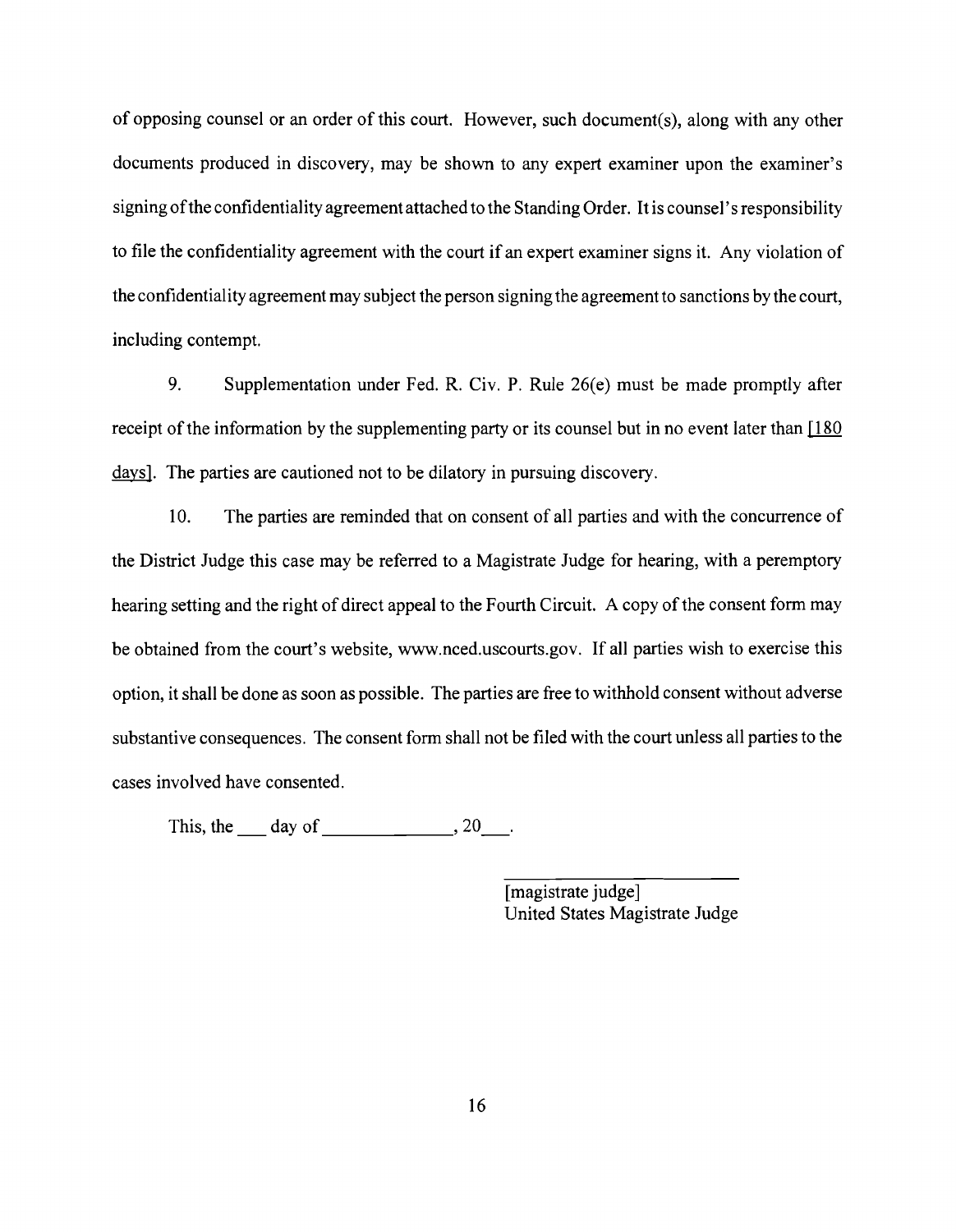# **ATTACHMENT D CONFIDENTIALITY AGREEMENT** IN THE UNITED STATES DISTRICT COURT FOR THE EASTERN DISTRICT OF NORTH CAROLINA WESTERN DIVISION [CASE NUMBER] UNITED STATES OF AMERICA, Petitioner, v. RESPONDENT'S NAME, Respondent. ) ) ) ) ) ) ) ) ) **CONFIDENTIALITY AGREEMENT**  $\frac{1}{\sqrt{1-\frac{1}{\sqrt{1-\frac{1}{\sqrt{1-\frac{1}{\sqrt{1-\frac{1}{\sqrt{1-\frac{1}{\sqrt{1-\frac{1}{\sqrt{1-\frac{1}{\sqrt{1-\frac{1}{\sqrt{1-\frac{1}{\sqrt{1-\frac{1}{\sqrt{1-\frac{1}{\sqrt{1-\frac{1}{\sqrt{1-\frac{1}{\sqrt{1-\frac{1}{\sqrt{1-\frac{1}{\sqrt{1-\frac{1}{\sqrt{1-\frac{1}{\sqrt{1-\frac{1}{\sqrt{1-\frac{1}{\sqrt{1-\frac{1}{\sqrt{1-\frac{1}{\sqrt{1-\frac{1}{\sqrt{1-\frac{1}{\sqrt{1-\frac{1$ I am currently employed by located at located at and my current job title is  $\qquad \qquad \qquad \qquad \qquad$

My office telephone number is  $\qquad \qquad \qquad$ 

I have read and I understand the terms of Paragraph 4(h)(iii) of the Standing Order on cases arising under 18 U.S.C. § 4248, 1O-SO-XX ("the Standing Order"), as well as the scheduling order entered in the above-captioned case, pending in the United States District Court for the Eastern District of North Carolina. I agree to comply with and be bound by the terms of the Standing Order and the scheduling order. I understand that any violation of the Standing Order or the scheduling order may subject me to sanctions by the court, including contempt. I shall not disclose any document(s) marked "Attorney's Eyes Only" to the above-named respondent or to anyone else other than those specifically authorized by the Standing Order and the scheduling order. I shall not copy